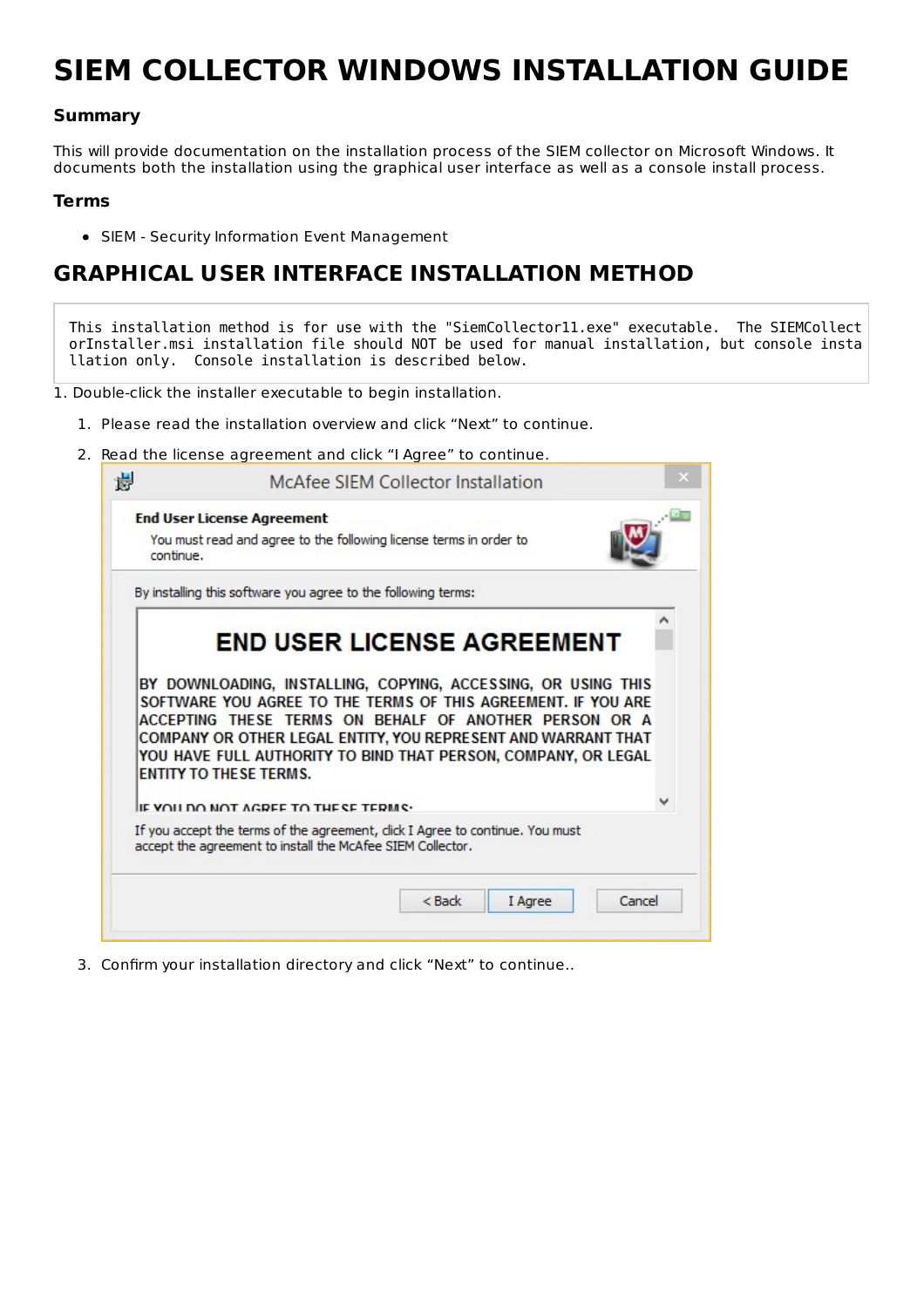|                                                                                                                                  | <b>Installation Directory</b> |               |  |  |
|----------------------------------------------------------------------------------------------------------------------------------|-------------------------------|---------------|--|--|
| The McAfee SIEM Collector will be installed in the directory listed below.<br>Accept the default or choose a different location. |                               |               |  |  |
| The McAfee SIEM Collector will be installed in:                                                                                  |                               |               |  |  |
| C: \Program Files (x86) \McAfee\Windows Event Collector\                                                                         |                               | <b>Browse</b> |  |  |
|                                                                                                                                  |                               |               |  |  |
|                                                                                                                                  |                               |               |  |  |
|                                                                                                                                  |                               |               |  |  |
|                                                                                                                                  |                               |               |  |  |
|                                                                                                                                  |                               |               |  |  |
|                                                                                                                                  |                               |               |  |  |
|                                                                                                                                  |                               |               |  |  |
|                                                                                                                                  |                               |               |  |  |
|                                                                                                                                  |                               |               |  |  |

4. Now you will see the McAfee Event Receiver Configuration screen. In this window you configure the SIEM Collector to communicate with a specific Receiver. Type the IP address of the Receiver to which you would like the SIEM Collector to forward events. You can also change the port and specify whether or not the SIEM Collector will use SSL to communicate with the Receiver.

|                             | <b>McAfee Event Receiver Configuration</b>                                                                                                                                                                                                                                |
|-----------------------------|---------------------------------------------------------------------------------------------------------------------------------------------------------------------------------------------------------------------------------------------------------------------------|
| events to.                  | Specify the IP and Port of the Receiver that the SIEM collector will send log                                                                                                                                                                                             |
|                             | The McAfee SIEM Collector will send log events to the Receiver located at the following IP<br>address, on the specified McAfee Event Format (MEF) Port:                                                                                                                   |
| <b>Receiver IP Address:</b> |                                                                                                                                                                                                                                                                           |
| MFF Port:                   | 8082                                                                                                                                                                                                                                                                      |
|                             | Use SSL to encrypt log events sent to the Receiver                                                                                                                                                                                                                        |
|                             | NOTE: To find the Receiver IP address and MEF Port, log on to the McAfee ESM client, select<br>the target Receiver in the System device tree, dick on the Properties icon in the system tree<br>toolbar, select Receiver Configuration, then select the Interface button. |
|                             |                                                                                                                                                                                                                                                                           |

5. When you click "Next", the SIEM Collector will be installed.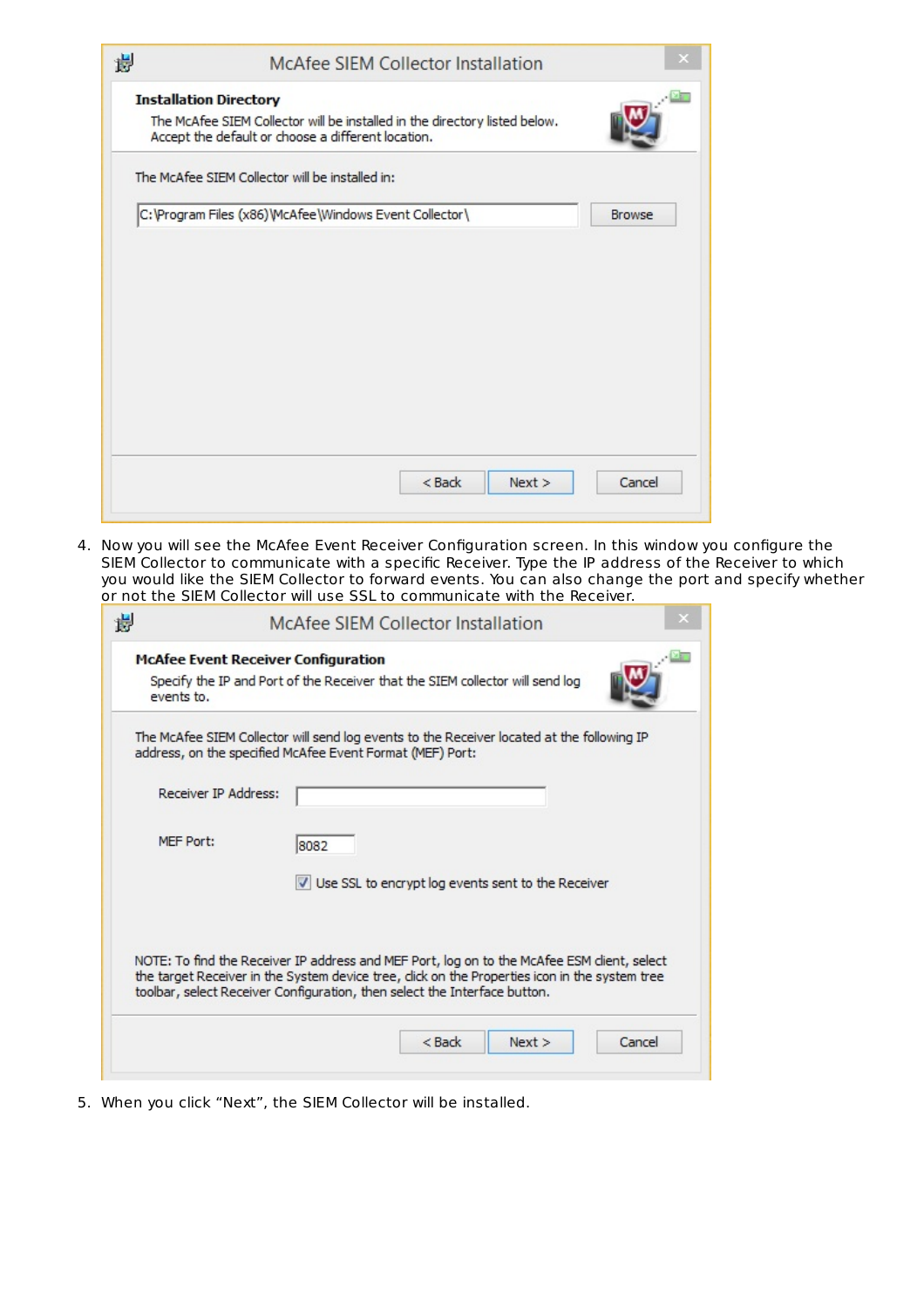|                  | The installation is complete.                              |                                                                                               |                                                                     |
|------------------|------------------------------------------------------------|-----------------------------------------------------------------------------------------------|---------------------------------------------------------------------|
|                  | The McAfee SIEM Collector has been successfully installed. |                                                                                               |                                                                     |
|                  | C:\Program Files (x86)\McAfee\Windows Event Collector\.    | To change these settings later, run the McAfee SIEM Collector management utility from         |                                                                     |
| other computers. |                                                            | In the management utility you can also configure the McAfee SIEM Collector to monitor logs on |                                                                     |
|                  |                                                            |                                                                                               |                                                                     |
|                  |                                                            |                                                                                               |                                                                     |
|                  |                                                            |                                                                                               |                                                                     |
|                  |                                                            |                                                                                               | I Launch McAfee SIEM Collector management utility when setup exits. |

### **CONSOLE INSTALLATION METHOD**

This installation method utilizes the SIEMCollectorInstaller.msi installer file.

1. The following parameters are optional but will minimize any configurations that need to occur post installation. \* INSTALLOCATION – Input: Directory path, the directory to install the SIEM collector software to. \* CONFIGFILE - Input: properly formatted XML or .txt file, a path to a configuration file defining the collector installation parameters.

1. Console install example:

```
msiexec /i WindowsAgentInstaller.msi /quiet INSTALLLOCATION="C:\Program Files (x86)" CONF
IGFILE="c:\temp\config.txt"
```
2. The above example command can be ran with 3rd party applications to install the SIEM Collector on several nodes within your network.

#### **CONFIGURATION FILE OVERVIEW**

```
<EventCollectorConfig log_level="diag|debug|warn|info|err" log_size="">
                                                                                         \blacktriangle\overline{\perp}<credentials user="" pass="" b64pass="" domain="" />
 2
      <receiver ip="" port="" use_ssl="yes|no" />
 3
      <group name="" use_parent_logging="yes|no" log_level="diag|debug|warn|info|
 4
 5
    err" use parent credentials="yes|no">
        <credentials user="" pass="" b64pass="" domain="" />
 6
        <host name="" ip="" use_parent_logging="yes|no" log_level="diag|debug|war
 7
    n|info|err" use_parent_credentials="yes|no">
 8
           <credentials user="" pass="" domain="" />
 9
           <plugin hostid="" name="" type="win_evt|file_evt|file|c2">
10
             <config key="" value="" />
11
12
           </plugin>
13
        </host>
      </group>
    </EventCollectorConfig>
                                                                                         \blacktriangledown
```
#### **TROUBLESHOOTING**